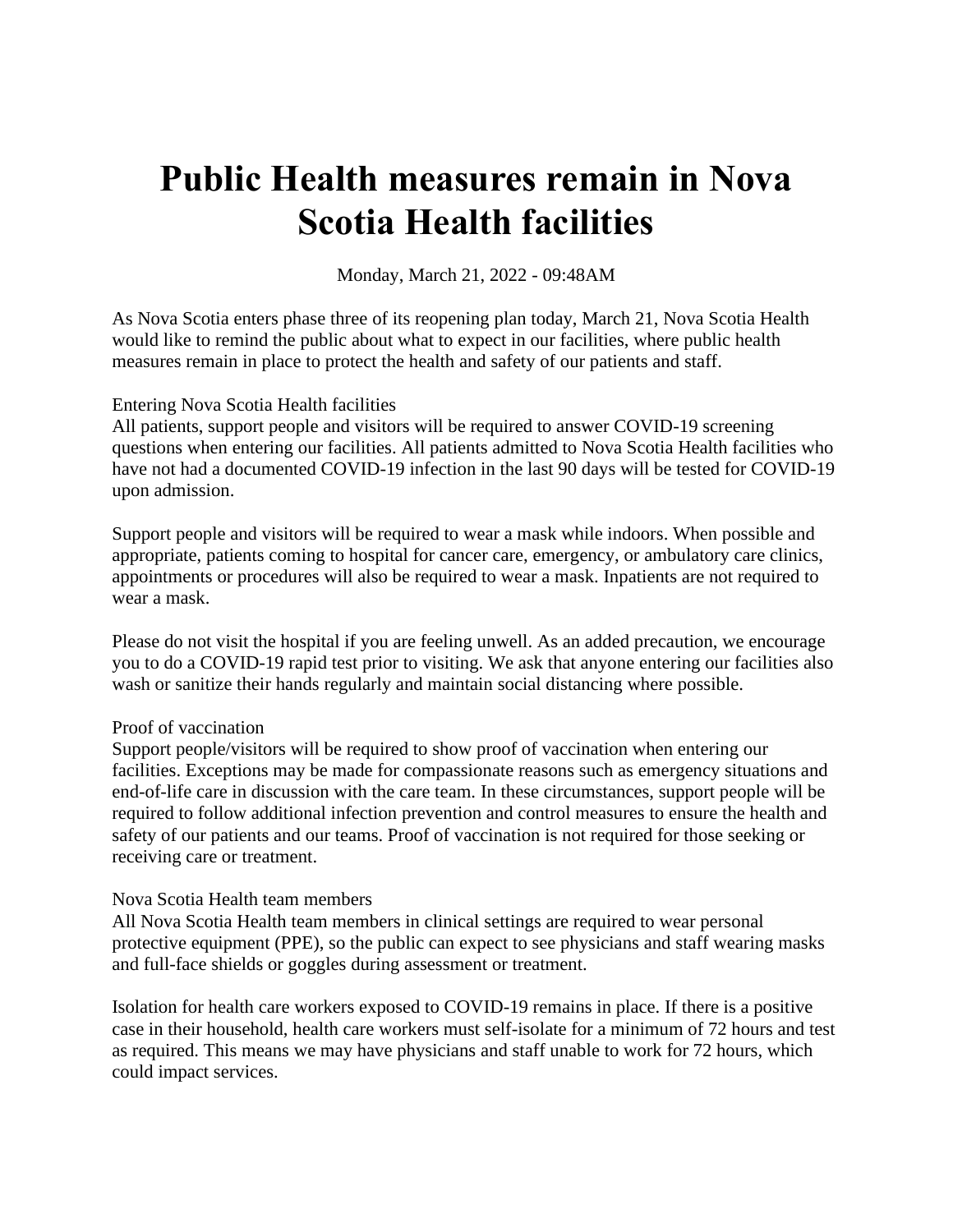#### Reintroduction of services

Earlier this year, it was necessary to temporarily halt many scheduled surgeries, particularly those requiring hospital stays. This allowed us to free up beds and staffing resources to respond to the Omicron wave of the pandemic and other demands. We are gradually resuming surgical services that had been temporarily reduced, however we remain limited in the number of types of surgeries we can complete, with cases requiring hospital stays most impacted.

We recognize the impact these disruptions can have on patients and their families and continue to routinely reassess this situation, on a facility-by-facility basis, to allow as many surgeries as possible to proceed. Where required, patients will be contacted directly to reschedule procedures or appointments.

Visitor restrictions

Support people/family caregivers are permitted for patients in the following situations:

Three designated support people at a time for:

- palliative care and other patients nearing end of life\*
- patients receiving medical assistance in dying\*

Two designated support people at a time for:

- children and youth under 19 admitted to hospital\*\*
- patients in intensive care units and critically ill patients in emergency departments\*\*
- labour and birth\*\*

One designated support person at a time for:

- children and youth under 19 in outpatient settings
- hospital inpatients\*\*\*
- patients in emergency departments
- prenatal visits, including ultrasounds
- ambulatory care clinics, appointments or procedures

\*Palliative patients and others nearing end of life may identify a maximum of five designated support people. Three of these five designated support people may visit each day and can visit at the same time where space permits.

\*\*Children, patients in ICU, and critically ill patients in emergency departments and patients in labour and giving birth may identify up to three support people; only two will be permitted to visit at a time.

\*\*\*Please note, hospital inpatients are asked to identify three support people per week. These three designated support people may visit each day, but only one will be permitted to visit at a time.

Please note, visitor restrictions may differ between sites based on outbreaks and staffing levels.